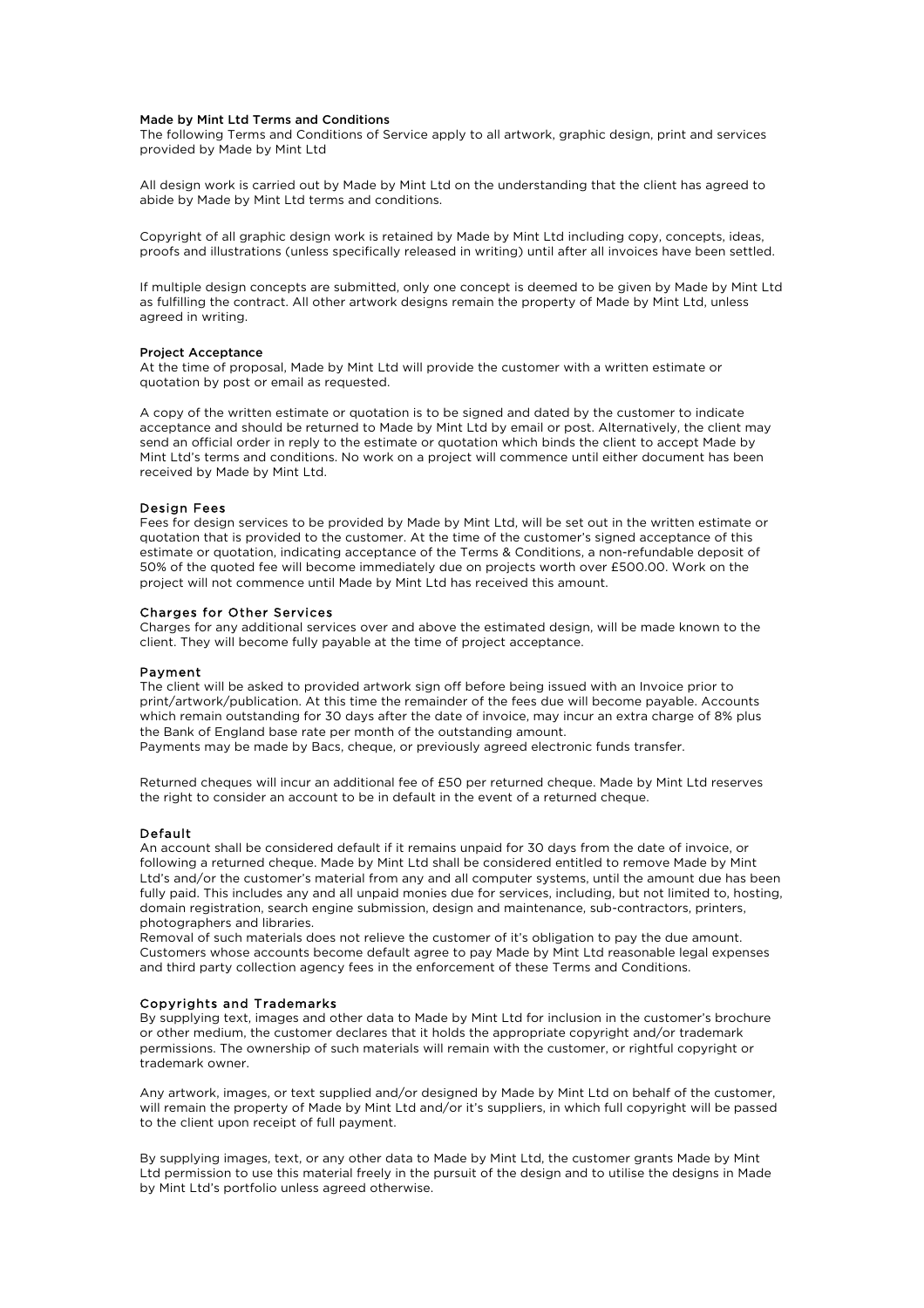Should Made by Mint Ltd, or the customer supply an image, text, audio clip or any other file for use in a website, multimedia presentation, print item, exhibition, advertisement or any other medium believing it to be copyright and royalty free, which subsequently emerges to have such copyright or royalty usage limitations, the customer will agree to allow Made by Mint Ltd to remove and/or replace the file.

The customer agrees to fully indemnify and hold Made by Mint Ltd free from harm in any and all claims resulting from the customer in not having obtained all the required copyright, and/or any other necessary permissions.

### Alterations

The customer agrees that changes required over and above the estimated work or required to be carried out after acceptance of the draft design will be liable to a separate charge.

The customer also agrees that Made by Mint Ltd holds no responsibility for any amendments made by any third party, before or after a design is published.

#### Licensing

Any design, copywriting, drawing, idea or code created for the customer by Made by Mint Ltd, or any of it's contractors, is licensed for use by the client on a one-time only basis and may not be modified, reused, or re-distributed in any way or form without the express written consent of Made by Mint Ltd and any of it's relevant sub-contractors.

All design work where there is a risk that another party may make a claim, should be registered by the client with the appropriate authorities prior to publishing or first use or searches and legal advice sought as to its use. Made by Mint Ltd will not be held responsible for any and all damages resulting from such claims. Made by Mint Ltd is not responsible for any loss, or consequential loss, non-delivery of products or services, of whatever cause. The customer agrees not to hold Made by Mint Ltd responsible for any such loss or damage. Any claim against Made by Mint Ltd shall be limited to the relevant fee(s) paid by the customer.

## Data Formats

The client agrees to Made by Mint Ltd's definition of acceptable means of supplying data to the company.

Text is to be supplied to Made by Mint Ltd in electronic format as standard text (.txt), MS Word (.doc) on CD, USB data stick, or via e-mail.

Images which are supplied in an electronic format, are to be provided in a format as prescribed by Made by Mint Ltd via CD, or electronic data format. Images must be of a quality suitable for use without any subsequent image processing, and Made by Mint Ltd will not be held responsible for any image quality which the client later deems to be unacceptable. Made by Mint Ltd cannot be held responsible for the quality of any images which the client wishes to be scanned from printed materials.

Additional expenses may be incurred for any necessary action, including, but not limited to, photography and art direction, photography searches, media conversion, digital image processing, or data entry services.

# Design Project Duration

Any indication given by Made by Mint Ltd of a design project's duration is to be considered by the customer to be an estimation. Made by Mint Ltd cannot be held responsible for any project over-runs, whatever the cause.

#### Design Project Completion

Made by Mint Ltd considers the design project complete upon receipt of the customer's sign off. Other services such as printing, display panel production, filmwork, website uploading, publishing etc either contracted on the clients behalf constitute a separate project and can be treated as a separate charge.

#### Website Design Only

Once web design is complete, Made by Mint Ltd will provide the customer with the opportunity to review the resulting work. Made by Mint Ltd will make one set of minor changes at no extra cost within 14 days of the start of the review period. Minor changes include small textual changes and small adjustments to placement of items on the page. It does not include changes to images, colour schemes or any navigation features. Any minor changes can be notified to Made by Mint Ltd by email or post. Made by Mint Ltd will consider that the client has accepted the original draft, if no notification of changes is received in writing from the customer, within 14 days of the start of the review period.

#### Hosting websites

Made by Mint Ltd offers a limited hosting service through an out-sourced server. Made by Mint Ltd does not guarantee continuous service and will accept no liability for loss of service, whatever the cause.